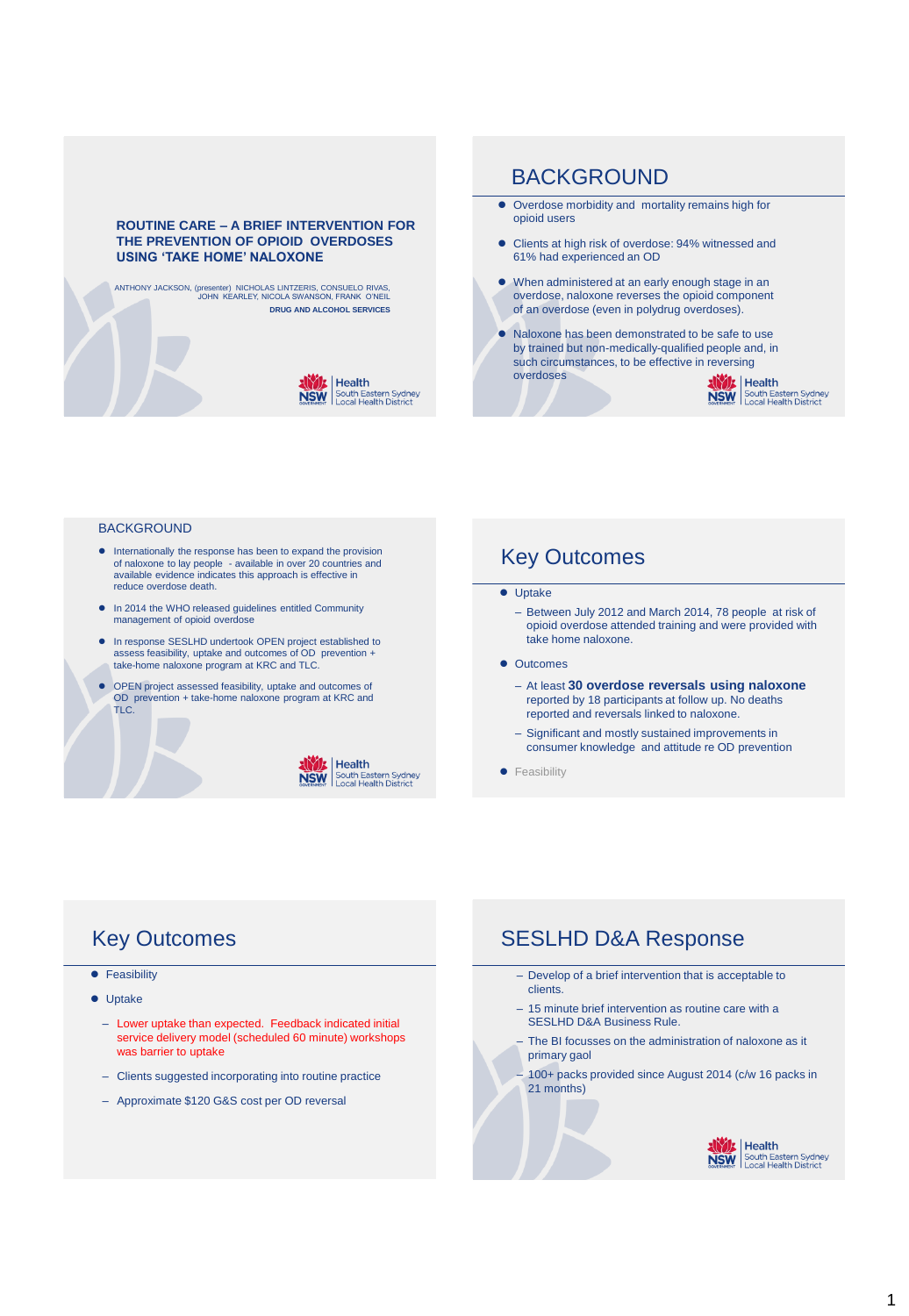# Who has been trained ?

|                                        | <b>Total</b>   |
|----------------------------------------|----------------|
| Enrolled in Naloxone project, n        | 106            |
| ATOP data available, n                 | 80             |
|                                        |                |
| ATOP Data - last 28 days               | Total          |
| Age, mean (SD)                         | 43 (9)         |
| Gender, % male                         | 57             |
| Alcohol use, %                         | 39             |
| Cannabis use, %                        | 52             |
| Benzodiazepines use, %                 | 37             |
| Heroin use. %                          | 16             |
| Other opioids use, %                   | 5              |
| Amphetamines use, %                    | 24             |
| Cocaine use, %                         | $\overline{1}$ |
| Any injecting, %                       | 27             |
| Any homelessness or risk. %            | 19             |
| Any violence, %                        | $\overline{9}$ |
| Arrested, %                            | $\Delta$       |
| Any work/school, %                     | 12             |
| Psychological health (0-10), mean (SD) | 6.1(1.8)       |
| Physical health (0-10), mean (SD)      | 5.8(1.6)       |
| Quality of Life (0-10), mean (SD)      | 6.0(1.8)       |

### BRIEF INTERVENTION

- A Procedure developed and approved by SESLHD formal governance structures that
	- standardises OD Prevention intervention as part of routine clinical review and appointments.
	- standardises how education is delivered and medication provided and documented.



### BRIEF INTERVENTION

- The BI has two core elements client education and provision of 'take home' naloxone.
- The BI targets SESLHD Drug and Alcohol registered clients at risk of opioid overdose.
- Case workers and medical officers should consider a BI for OD prevention for clients at increased risk of opioid OD, either due to their patterns of substance use, current treatment, medical and social conditions.
- BI for OD prevention is considered as part of the care planning process, and included in the Global Care Plan.<br> **AND:** | Health



| SESLHD PROCEDURE<br><b>COVER SHEET</b>   | E Health<br>South Eastern Sydney<br>Local Health District                                                                                                                         |  |
|------------------------------------------|-----------------------------------------------------------------------------------------------------------------------------------------------------------------------------------|--|
| <b>NAME OF DOCUMENT</b>                  | Brief Intervention for Overdose (OD) Prevention with<br>Malinummer                                                                                                                |  |
| <b>TYPE OF DOCUMENT</b>                  | Procedure                                                                                                                                                                         |  |
| DOCUMENT NUMBER                          | SESLHDPR/433                                                                                                                                                                      |  |
| <b>DATE OF PUBLICATION</b>               |                                                                                                                                                                                   |  |
| <b>RISK RATING</b>                       | High                                                                                                                                                                              |  |
| LEVEL OF EVIDENCE                        | NSQHS 2. Partnering with Consumers and 4.<br>Medication Safety                                                                                                                    |  |
| <b>REVIEW DATE</b>                       |                                                                                                                                                                                   |  |
| <b>FORMER REFERENCE(S)</b>               | Not Applicable                                                                                                                                                                    |  |
| <b>EXECUTIVE SPONSOR or</b>              | Dr Greg Stewart                                                                                                                                                                   |  |
| <b>EXECUTIVE CLINICAL SPONSOR</b>        | Director of Operations: Ambulatory and Primary Health                                                                                                                             |  |
| <b>AUTHOR</b>                            | Nicholas Lintzeris, Director, Drug and Alcohol Services                                                                                                                           |  |
| POSITION RESPONSIBLE FOR<br>THE DOCUMENT | Professor Nicholas Listzeris                                                                                                                                                      |  |
|                                          | Director, Drug and Alcohol Services                                                                                                                                               |  |
|                                          | Nicholas Lintzeris@sesiahs.health.nsw.gov.au                                                                                                                                      |  |
| <b>KEY TERMS</b>                         | Overdose, opioid, brief intervention, prevention,<br>naloxone, client education                                                                                                   |  |
| SUMMARY                                  | A procedure describing the delivery of brief interventions<br>in SESLHD Drug and Alcohol Services targeting the<br>prevention of opioid overdoses using 'take home'<br>nalexcone. |  |

BRIEF INTERVENTION – **STEP 1** – **Assess: What does client already know?**  – Administer *Client Baseline Questionnaire* Don<br>Don<br>Don the risk of an opioid overdose? (TICK **NSW**<br>NSW South Eastern Sydney<br>NSW Local Health District ivel doses of drugs<br>than swallowing, anorting or smoking<br>reak from valog<br>stances (e.g. alsolool, aliesping pills)<br>r (e.g. through change in dealer) hol, sleeping pills)<br>ange in dealer)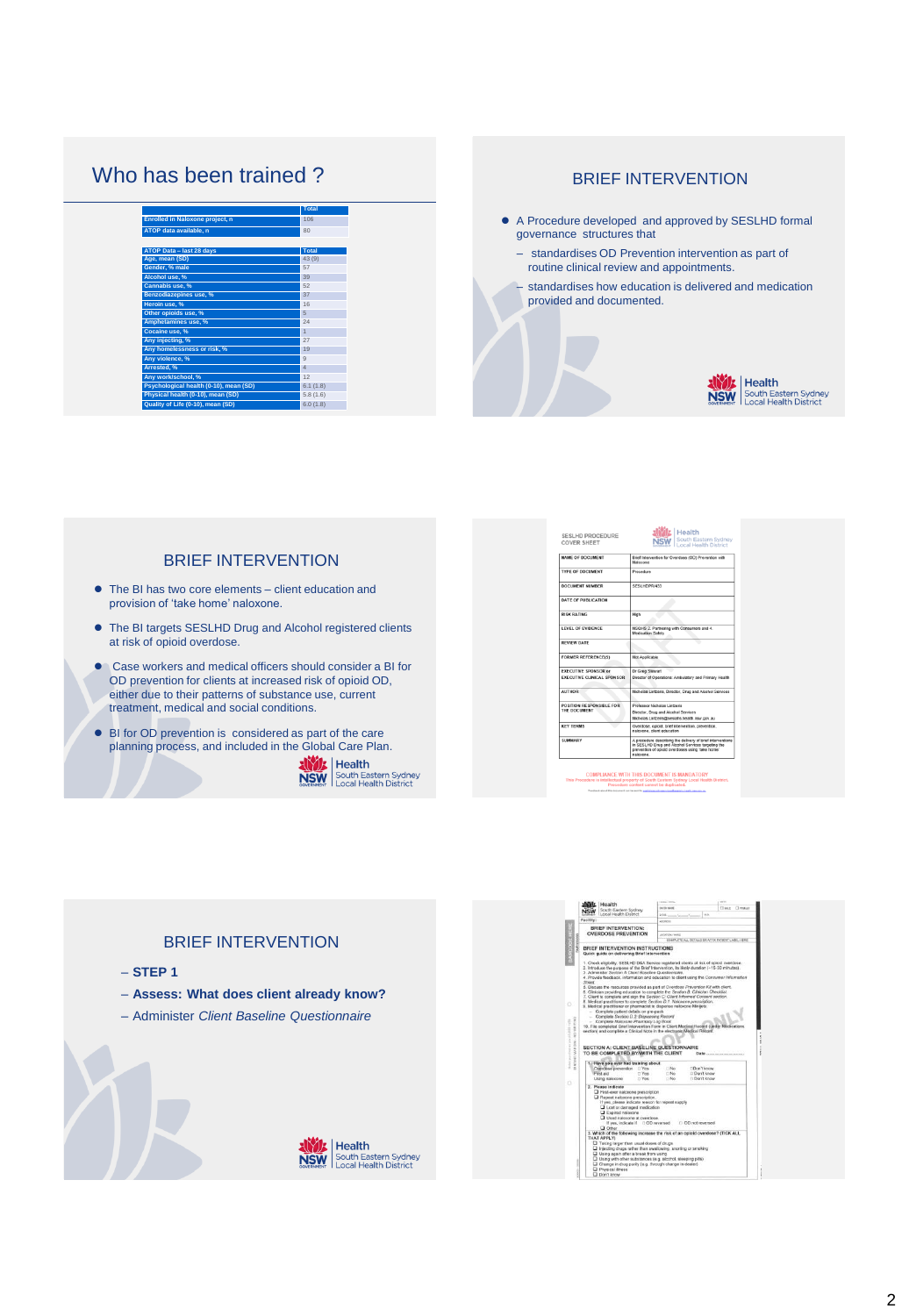



 $\begin{array}{|l|l|}\hline \textbf{30001} & \textbf{Health} & \textcolor{red}{\textbf{30000}} & \textcolor{red}{\textbf{30000}} & \textcolor{red}{\textbf{300000}} & \textcolor{red}{\textbf{300000}} & \textcolor{red}{\textbf{3000000}} & \textcolor{red}{\textbf{3000000}} & \textcolor{red}{\textbf{3000000}} & \textcolor{red}{\textbf{3000000}} & \textcolor{red}{\textbf{300000000000000000000000000000000$ eilty:<br>BRIEF INTERVENTION:<br>OVERDOSE PREVENTION N R. CLINICIAN CHECKLIST

g

(vi) ata<br>Client<br>Client<br>offects

 $rac{1}{2}$ 

TION C: CLIENT INF<br>As part of the Overdon<br>me and I understand:<br>- the risks for opicial of<br>- how to secognize if it<br>- what to do if someon<br>- how to use naissans N C: CLIENT INFORMED CO  $\begin{array}{c} \begin{array}{c} \text{mod} \\ \text{mod} \end{array} & \begin{array}{c} \text{mod} \\ \text{mod} \end{array} \end{array}$  ,  $\begin{array}{c} \begin{array}{c} \text{mod} \\ \text{mod} \end{array} & \begin{array}{c} \text{mod} \\ \text{mod} \end{array} \end{array}$ 

overclose<br>a actions in the event of an overdose<br>anger"); (ii) check for response and breathing; (iii)<br>bulance; (v) administer malcocone; (vi) rescue breathing;

son until ambulance arrives<br>Jentify what naloxono is, when and how to use it<br>I the time it takes for naloxone to start having effect & duration 

overdos<br>micn Kit

### BRIEF INTERVENTION

### STEP 1 Assess: What does client already know? STEP 2

Provide feedback, information and education and education and education and education to contact in the education of the contact in the Provide Superior and education to contact in the contact in the contact in the contact

#### STEP *3*

- Assess suitability for naloxone prescription. As per any medication<br>prescription, the prescriber should be confident that the client<br>understands the rationale for the medication, and instructions for use.<br>See Section B:

#### STEP 4

- Client Informed Consent. The client is asked to provide written<br>informed consent (Section C, BI ODP Form) identifying that relevant<br>information has been discussed, and that the client is prepared to be<br>followed up at the



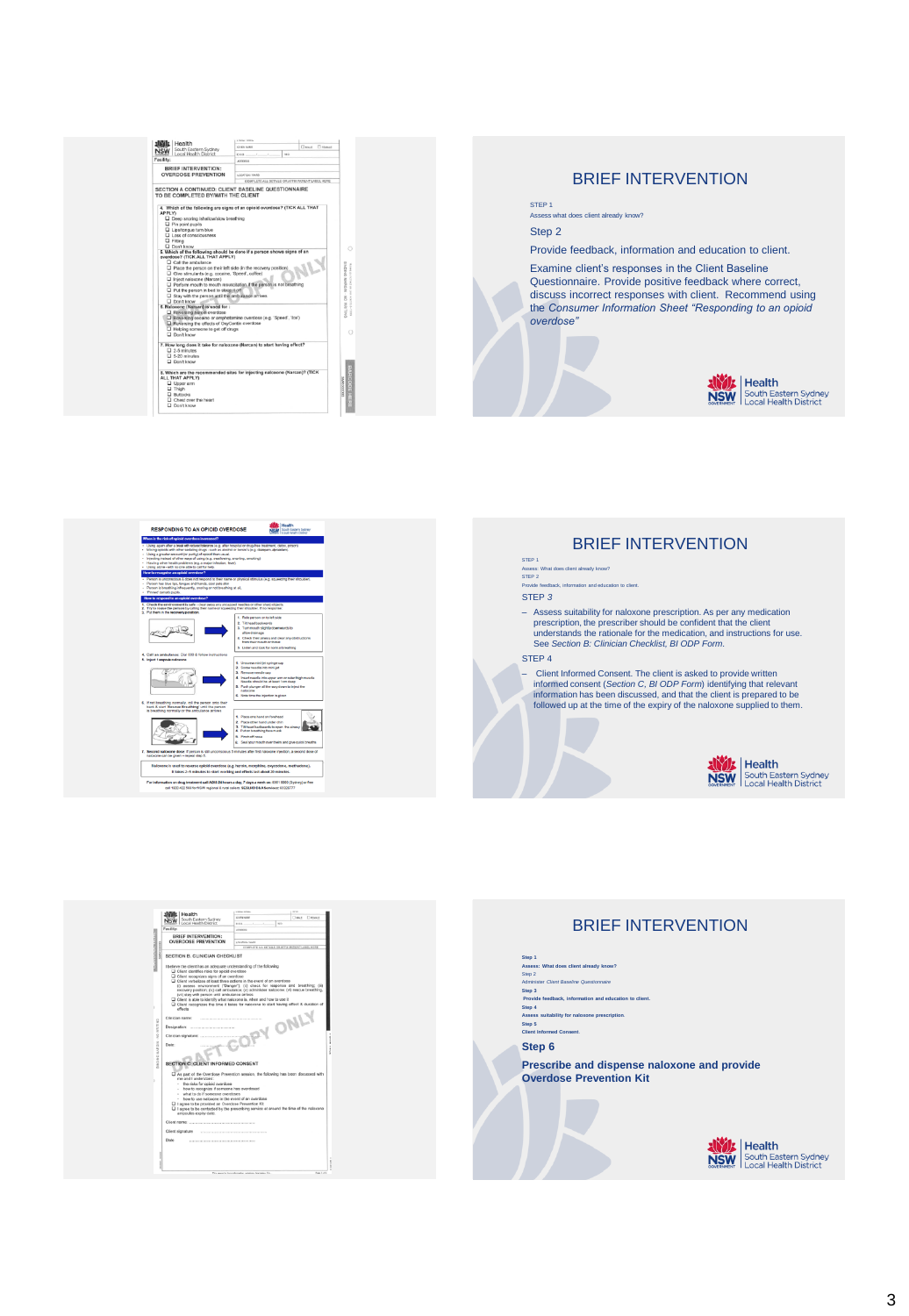



#### The OD response pack

- **•** Instructions and certification of training
- Resuscitation face mask, gloves, sharps container, and
- two 400microgram "mini-jet" doses of naloxone hydrochloride "A fast-acting medication that **reverses** the respiratory **depressant** effects of opioids"



### **CERTIFICATE OF COMPLETION**

If you require further information, please<br>contact: **ANDISHIP CONTRACT CONTRACT CONTRACT SUBSTITUTE OF A STATE OF A STATE OF A STATE OF A STATE OF A STATE OF A STATE OF A STATE OF A STATE OF A STATE OF A STATE OF A STATE OF A STATE OF A STATE OF A STATE OF A STATE OF A STAT** St George Drug and Alcohol Service<br><sup>2</sup> 02 9113 2944

#### This certifies that

**Xivit** | Health

This certifies that<br>has been trained in opioid overdose management, including<br>the use of injectable naloxone for the purpose of preventing<br>death from opioid overdose. This medication has been legally<br>prescribed by The Lang

# **EMERGENCY SERVICES** (Ambulance) **量 000** Alcohol and Drug Information Service (ADIS)<br>
2 02 9361 8000 Family Drug Support<br>1300 368 186 **NUAA** ■ 1800 644 413

#### Key features

- **•** Delivered using existing S&W and G&S resources. (Cost of naloxone \$32 -2 X 400mcg minjets total pack \$40)
- **•** Embedded into standard practice.
- Acceptable to clients
- Response to assessed client risk and according to competing client driven priorities.
- BI demonstrated to be transferrable to other jurisdictions.